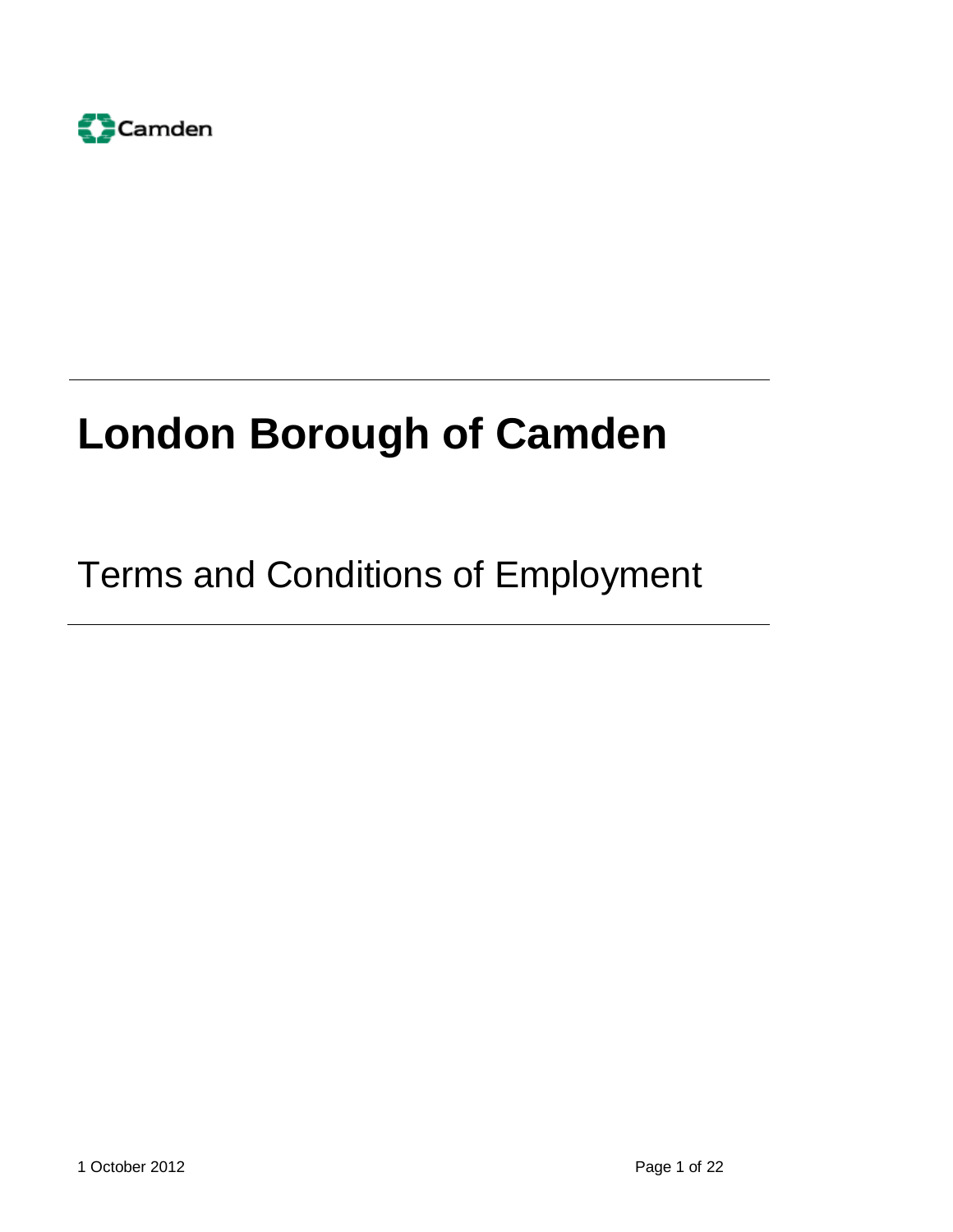## **Contents**

| 1.  |  |
|-----|--|
| 2.  |  |
| 3.  |  |
| 4.  |  |
| 5.  |  |
| 6.  |  |
| 7.  |  |
| 8.  |  |
| 9.  |  |
| 10. |  |
| 11. |  |
|     |  |
|     |  |
| 13  |  |
| 14  |  |
|     |  |
| 15  |  |
| 16  |  |
| 17  |  |
| 18  |  |
| 19  |  |
| 20  |  |
| 21  |  |
| 22  |  |
|     |  |
| 23  |  |
| 24  |  |
| 25  |  |
| 26  |  |
| 27  |  |
|     |  |
| 28  |  |
|     |  |
| 29  |  |
| 30  |  |
| 31  |  |
| 32  |  |
| 33  |  |
| 34  |  |
| 35  |  |
| 36  |  |
| 37  |  |
| 38  |  |
| 39  |  |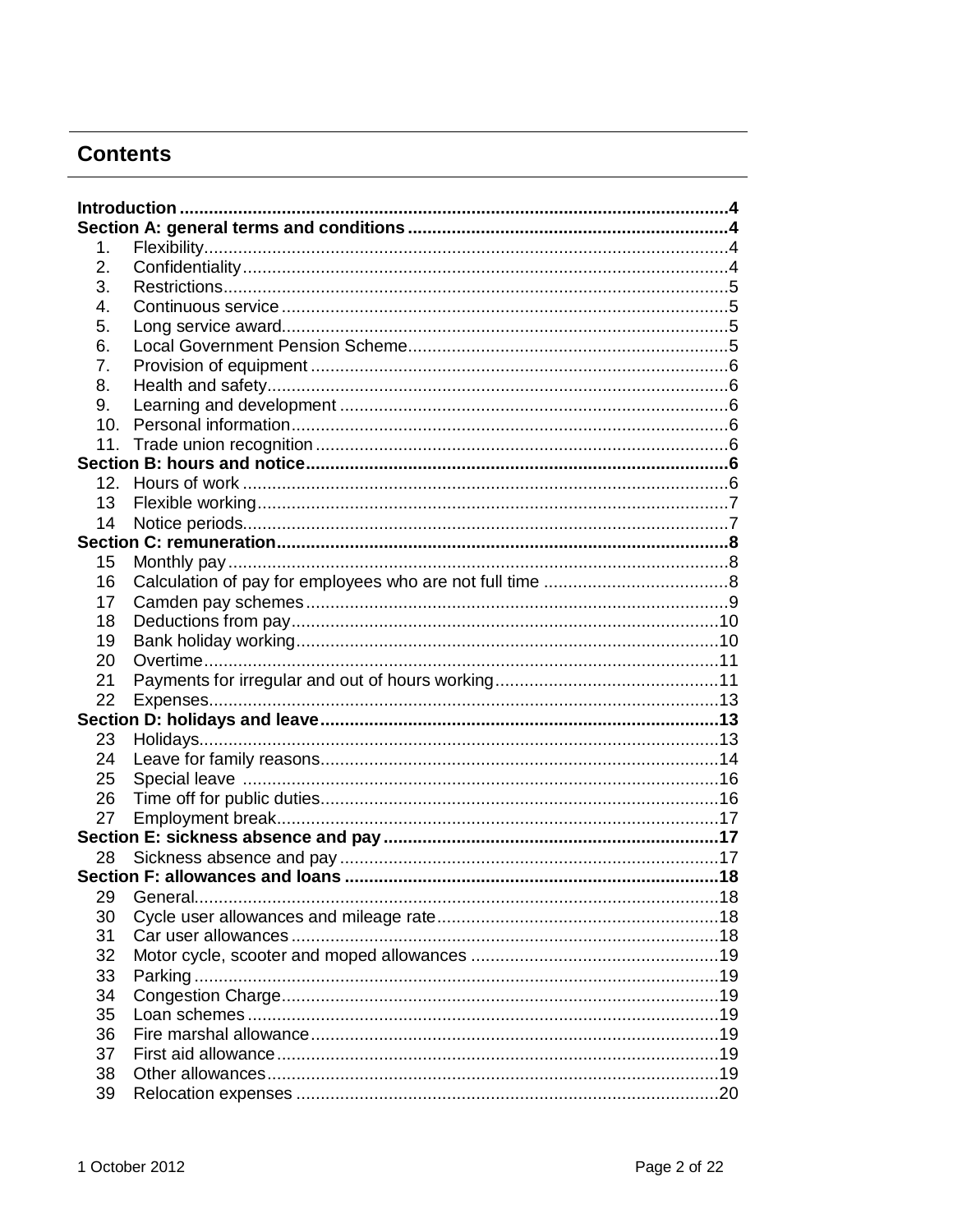| Appendix 2 - salary calculation for a term time only employee22 |  |
|-----------------------------------------------------------------|--|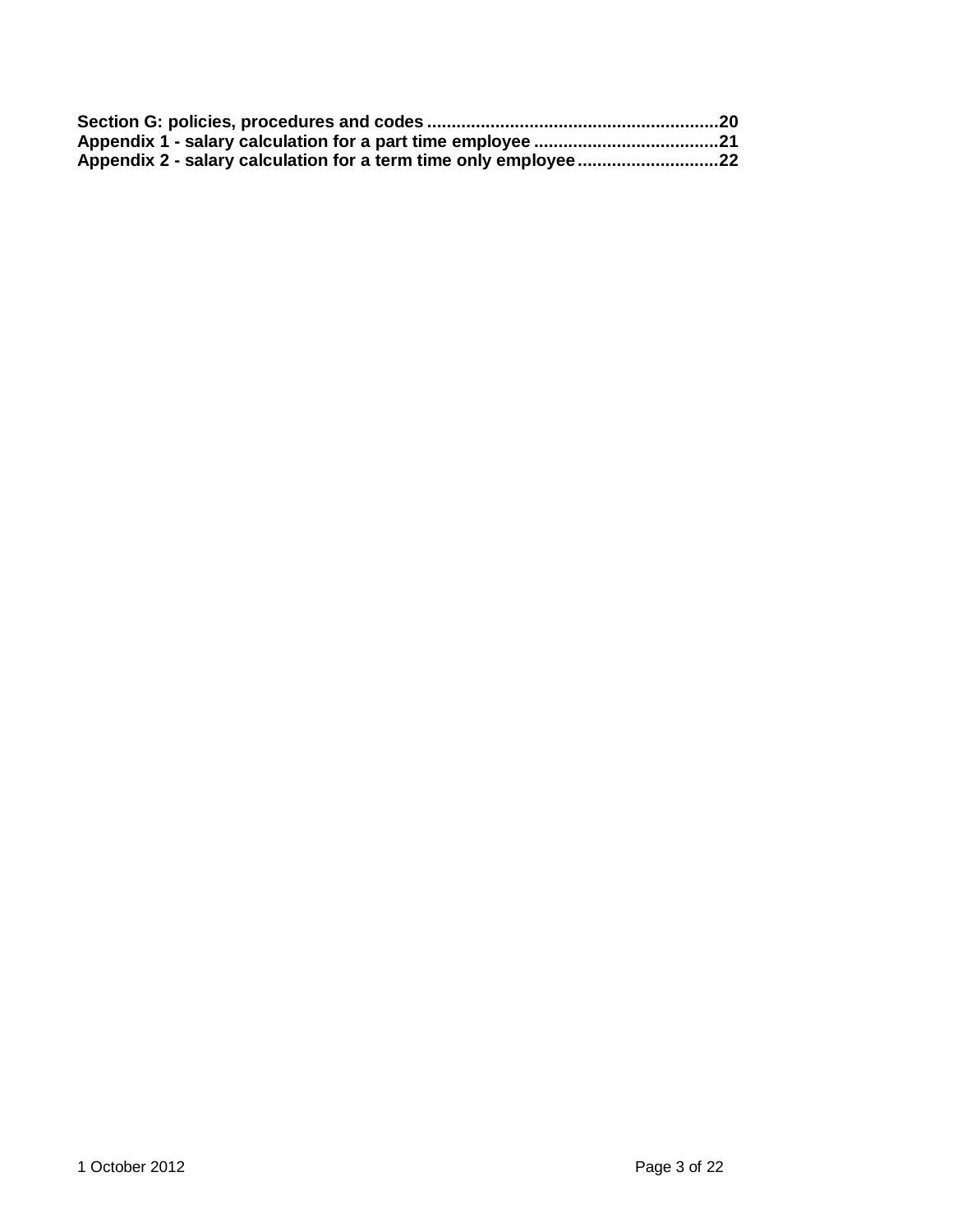## <span id="page-3-0"></span>**Introduction**

Your terms and conditions of employment are set out in this document, which should be read in conjunction with your contract of employment. These terms and conditions of employment are effective from 1 October 2012. They apply to all employees appointed to a Service Provider or Practitioner and Manager contract.

These terms and conditions supersede any other written or verbal agreements. In the event that there is any conflict between the terms and conditions set out in this document and your contract, the contract will prevail.

From time to time your conditions of employment may change through consultation directly with you or with the recognised trade unions; or as a result of changes in legislation or committee decisions. These changes will be incorporated into your terms and conditions of employment and will therefore form part of your contract of employment. Some of the terms set out in this document are collectively agreed with the Council's recognised trade unions.

The Council will give you reasonable notice of any changes to your terms and conditions. We will decide how much notice to give and the best way to provide it. However, we will normally either notify you personally of the change, or include it in the documents that are made available to you.

## <span id="page-3-1"></span>**Section A: general terms and conditions**

## <span id="page-3-2"></span>**1. Flexibility**

- 1.1 You are required to carry out any reasonable duties and hours of work appropriate to your level, and to work at any location determined by the Council on either a temporary or ongoing basis. If we need you to change your place of work, we will consult you.
- 1.2 At its discretion, the Council has the right to move you into any position within the appropriate family and level of the job family framework at any time during your employment. In executing this right, the Council will take your views into account, but you may be assigned to a different position without your agreement.

## <span id="page-3-3"></span>**2. Confidentiality**

- 2.1 During your employment and after its termination you must not make use of, or give out confidential information about the Council's business without the Council's written permission. This includes, but is not limited to:
	- technical processes
	- finances
	- budgets
	- contracts
	- client monitoring systems
	- information relating to clients, employees or other individuals held by the Council
	- anything else that you learn about through working for us and which could be reasonably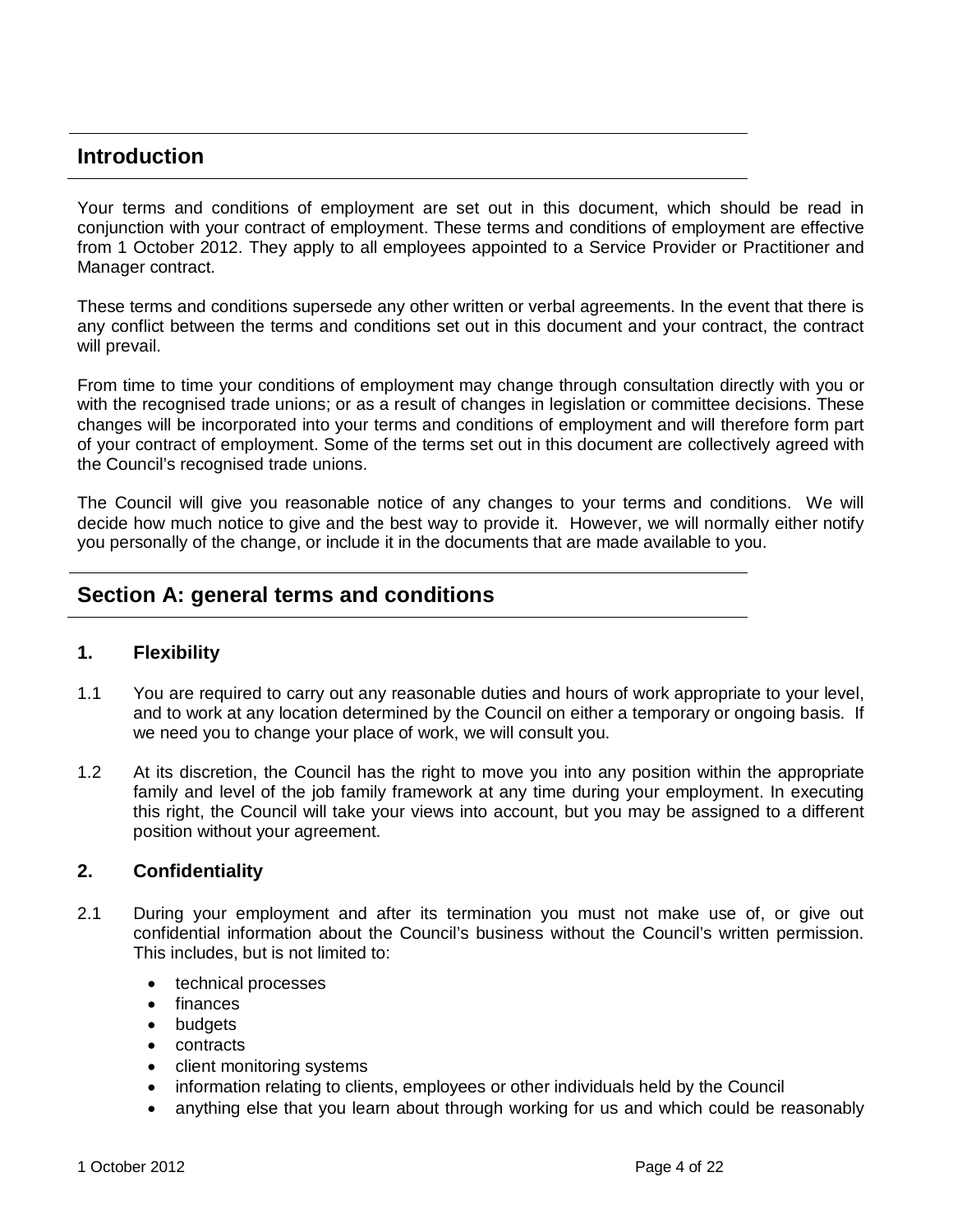considered as confidential.

- 2.2 All records, documents and other papers, and any copies or extracts of them, that you create and/or have access during your employment are Council property. They may not be used for anything other than their intended purpose without the Council's written permission and must be returned when you leave our employment.
- 2.3 If you use or reveal any confidential information without the appropriate written permission, you will be liable to disciplinary action and civil proceedings to seek appropriate sanctions and to stop you using or revealing the information.

## <span id="page-4-0"></span>**3. Restrictions**

- 3.1 Within one year of leaving our employment, you must not, without our written permission on each occasion, become involved in any business that is not a local authority and which:
	- offers or provides the same services as a local authority; and
	- is involved in bidding for a contract we provide, or previously provided, and which you were involved in or knew confidential information about while you worked for us during the last two years of your employment.
- 3.2 Within one year of the termination of your contract, you must not employ, or encourage anybody to leave the Council's employment to work with or for you whether or not their leaving our employment would break their contract. This applies where you worked in the same service during the last two years of your employment and/or you have obtained any confidential information about them or the service within the previous two years.

## <span id="page-4-1"></span>**4. Continuous service**

4.1 The Council recognises continuous service with organisations covered by the Redundancy Payments (Local Government) Modification Order 1983 (for example, another local authority or other related organisation) for the purposes of occupational sick pay, annual leave and redundancy payments, subject to you providing evidence of that service on accepting employment with the Council. Previous continuous service is not recognised for other conditions of your employment.

## <span id="page-4-2"></span>**5. Long service award**

5.1 We make a long service award to employees when they reach 25 years unbroken service with the Council.

## <span id="page-4-3"></span>**6. Local Government Pension Scheme**

- 6.1 Under the Local Government Pension Scheme Regulations, you will automatically join the pension scheme when you commence employment if you are less than 75 years of age unless you state in writing that you do not want to join.
- 6.2 Information about the Local Government Pension Scheme (LGPS), and the documents you might need to download in relation to it, can be found on the LGPS website.
- 6.3 The Council will comply with the Pensions Act 2011 and all other relevant legislation.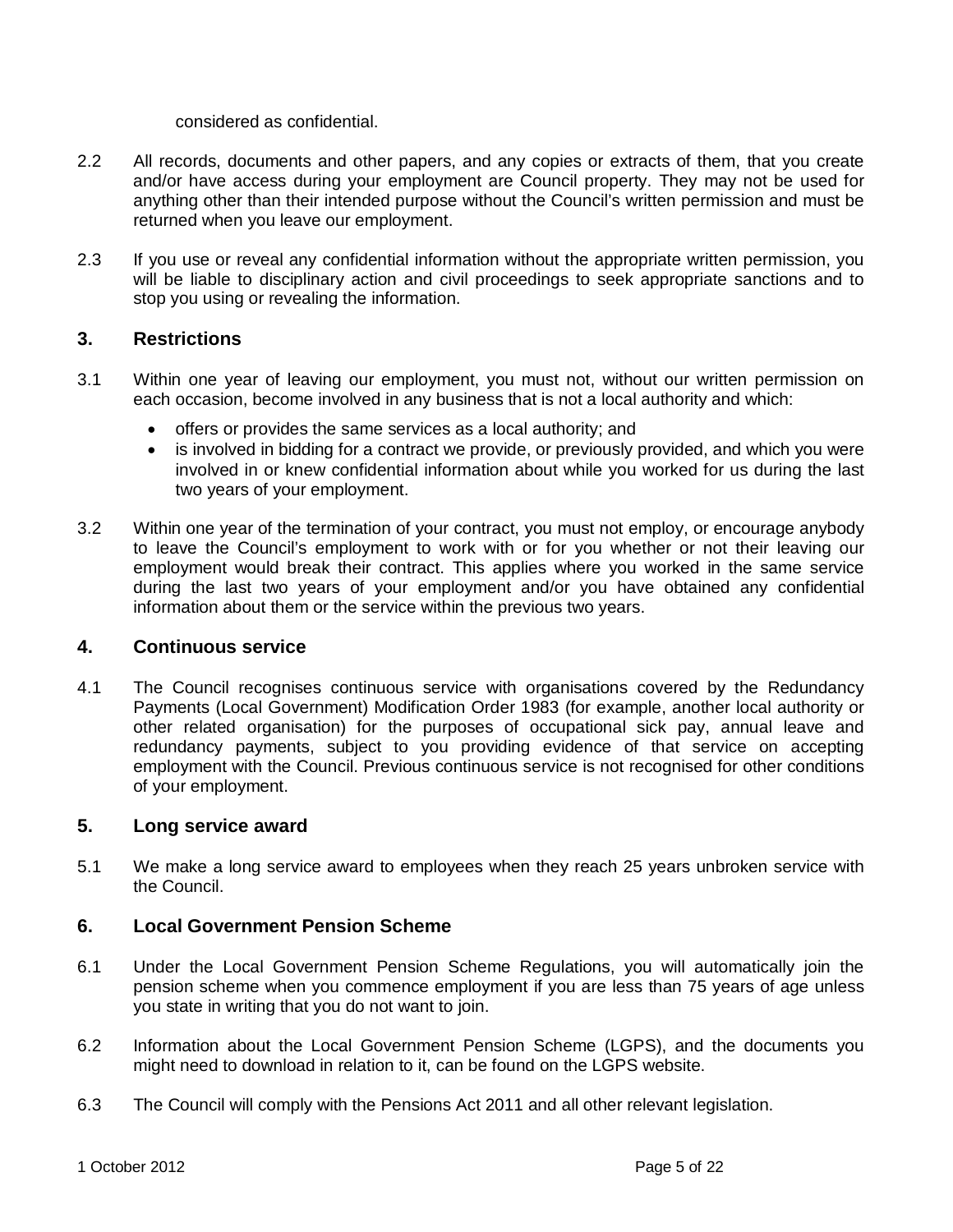## <span id="page-5-0"></span>**7. Provision of equipment**

7.1 The Council may provide you with equipment necessary for the performance of your duties, such as a mobile phone or lap top. You are responsible for the safe keeping of these items and are required to return them when your employment with the Council ends, or at any other time on request.

## <span id="page-5-1"></span>**8. Health and safety**

8.1 The Council will always meet its statutory health and safety obligations and expects employees to fulfil their responsibilities as outlined in the Council's Health and Safety policy. The policy and information on health and safety, including eye tests and our counselling service are available on essentials

## <span id="page-5-2"></span>**9. Learning and development**

- 9.1 The Council is committed to the development of our employees, both to promote excellent performance of their duties and in the interests of personal development. We recognise that there are a variety of approaches to development and will look to ensure that an appropriate approach is taken to meeting particular development needs.
- 9.2 Details of the Council's learning and development schemes are available on essentials.

## <span id="page-5-3"></span>**10. Personal information**

- 10.1 You are required to provide certain personal information, including but not limited to your home contact details and next of kin. It is your responsibility to ensure that this information is kept up to date throughout your employment.
- 10.2 Information relating to your employment with the Council will be kept on a confidential personal file in Human Resources. If you wish to access this information, you must submit a request in writing. You can provide written authorisation for an appropriate representative to access your personal file. You or your representative will be given supervised access to your personal file within five working days of the Council receiving your request.
- 10.3 Access to certain information supplied to us in confidence, such as references and medical reports, may be restricted because of our legal obligations.

## <span id="page-5-4"></span>**11. Trade union recognition**

11.1 For the purposes of consultation on these terms and conditions the Council recognises UNISON and the GMB.

## <span id="page-5-5"></span>**Section B: hours and notice**

## <span id="page-5-6"></span>**12. Hours of work**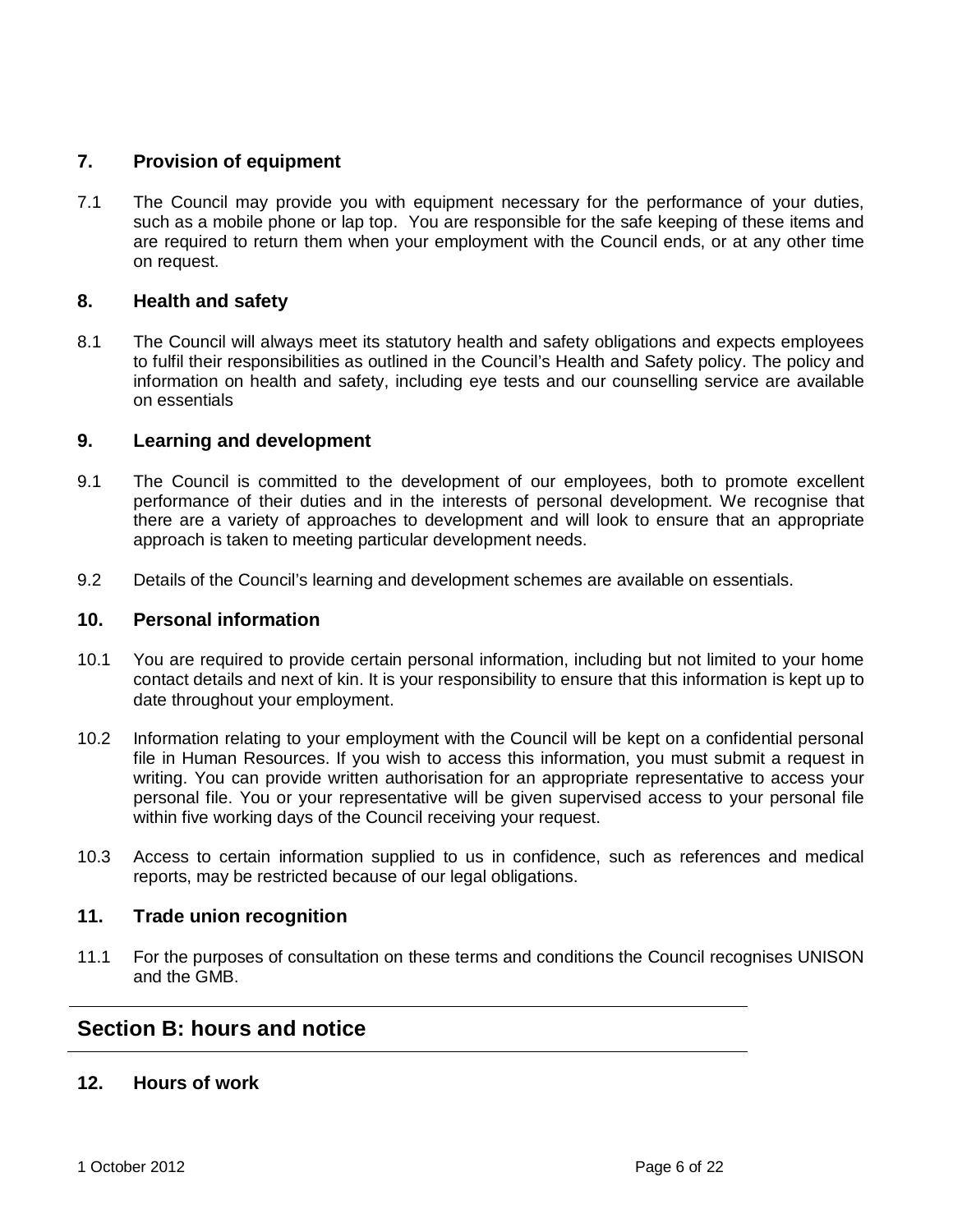- 12.1 The full time working week is 36 hours.
- 12.2 The Council's normal working hours are between 7am to 10pm Monday to Friday and 8am to 5pm Saturday and Sunday.
- 12.3 You will be advised of the normal hours of work for your job. From time-to-time you may be asked to work hours that are additional to or different from the hours you usually work.
- 12.4 If you are a part time employee, some of your terms and conditions, including but not limited to remuneration, sick pay, holidays and leave, will be a proportion of the full time entitlements set out in this document based on your hours of work.

## <span id="page-6-0"></span>**13 Flexible working**

13.1 The Council operates a discretionary scheme that provides various options for flexible working arrangements such as flexible working hours, compressed working hours, home working and job sharing. Details of the scheme are available on essentials.

## <span id="page-6-1"></span>**14 Notice periods**

14.1 The notice you must give us if you want to end your contract of employment is as follows:

| Type of contract                | <b>Notice required</b> |
|---------------------------------|------------------------|
| <b>Service Provider</b>         | 4 weeks                |
| <b>Practitioner and Manager</b> | 8 weeks                |

- 14.2 The notice period that the Council must give you to end your contract of employment is one week for each year of completed service, with a minimum of four weeks and a maximum of 12 weeks.
- 14.3 You will normally be required to work during your notice period, but the Council has the discretion to pay you in lieu of all or part of your notice, or to require you not to attend your workplace during all or part of your notice period, or to agree a reduced notice period at your request.
- 14.4 Where you are required not to attend your workplace, you will remain bound by the terms of your contract until the end of the notice period, including the duty to remain available to be contacted by the Council, and you will continue to receive pay in the normal way. Under these circumstances, you will not be permitted to commence employment elsewhere during the notice period.
- 14.5 Where, at your request, the Council agrees to a reduced notice period you will only be paid up to and including the agreed termination date.
- 14.6 The provisions relating to working or otherwise during the notice period apply whether notice to terminate the contract is given by you or by the Council.
- 14.7 If you are summarily dismissed for gross misconduct, you will not be entitled to any notice or pay in lieu of notice.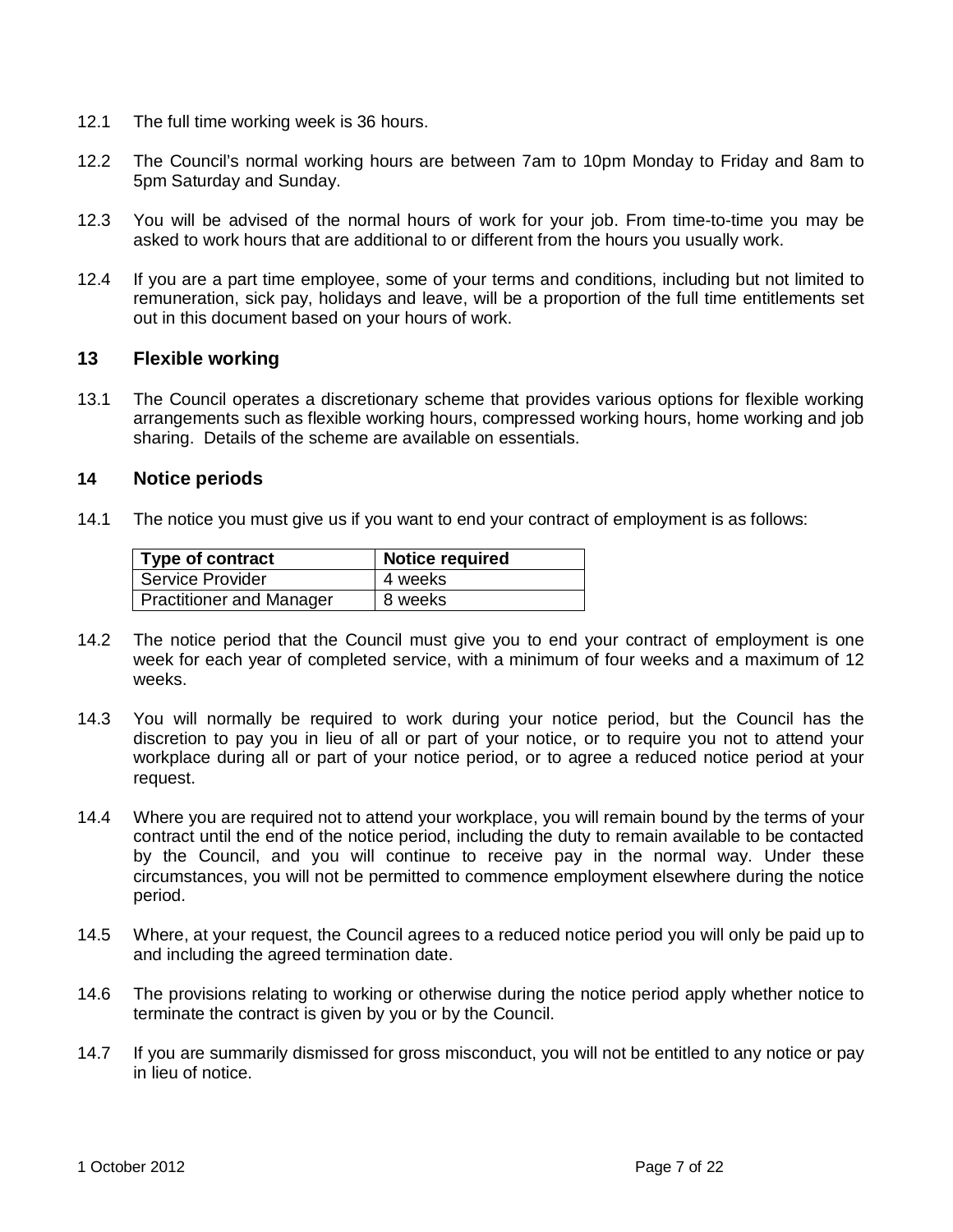## <span id="page-7-0"></span>**Section C: remuneration**

## <span id="page-7-1"></span>**15 Monthly pay**

- 15.1 The Council will pay your salary by direct credit to your bank or building society account on the  $15<sup>th</sup>$  of the month (or the Friday before if the  $15<sup>th</sup>$  falls on a Saturday or Sunday or is a public bank holiday).
- 15.2 The payment covers the whole of the month in which it is paid.

## <span id="page-7-2"></span>**16 Calculation of pay for employees who are not full time**

#### **16.1 Part time employees**

- 16.1.1 Part time employees are those who work less than the full time hours of 36 per week.
- 16.1.2 The salary of a part time employee is a proportion of a full time salary reflecting the actual hours you work.
- 16.1.3 A part time employee's salary is calculated as follows:

Step 1: calculate the proportion of full time hours worked

| actual hours worked per<br>week | $=$ | proportion of full time<br>hours |  |  |
|---------------------------------|-----|----------------------------------|--|--|
| full time hours                 |     |                                  |  |  |

Step 2: calculate the part time employee's annual salary

| proportion of full time | full time annual | part time annual |
|-------------------------|------------------|------------------|
| hours                   | salary           | salary           |

16.1.4 Two example salary calculations for part time employees are provided in appendix one.

#### **16.2 Term time only employees**

- 16.2.1 Term time only (TTO) employees are required to work less than 52 weeks per year, normally based around school terms, and may work less than 36 hours per week.
- 16.2.2 The salary of a TTO employee is calculated as a proportion of a full time (36 hours per week, 52 weeks per year) salary reflecting the employee's actual weeks and hours of work.
- 16.2.3 The salary is paid in 12 equal monthly instalments.
- 16.2.4 A TTO employee's salary is calculated as follows:

Step 1: calculate the TTO employee's proportion of full time weeks/hours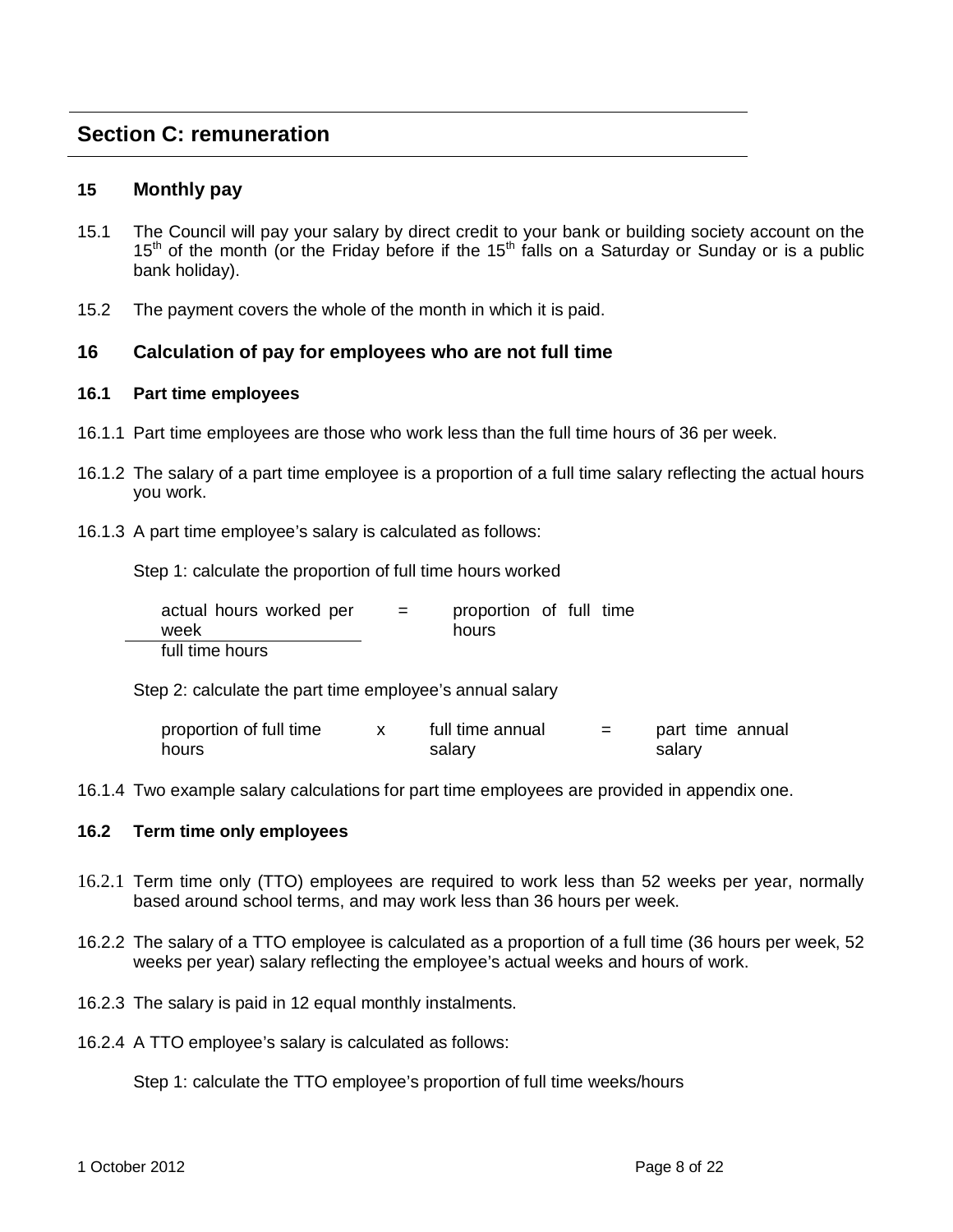| TTO weeks paid  | <b>TTO hours worked</b> | proportion of |
|-----------------|-------------------------|---------------|
| per vear        | per year                | full time     |
| full time weeks | full time hours         | weeks/hours   |
| per year        | per week                |               |

Step 2: calculate the TTO employee's annual salary

proportion of full time weeks/hours x full time salary = TTO annual salary

- 16.2.5 Entitlement to annual leave and public and bank holidays is added to the calculation of your annual salary and paid accordingly.
- 16.2.6 An example of a salary calculation for a term time only employee is provided in appendix two.

## **16.3 Annualised hours employees**

- 16.3.1 Annualised hours employees work a minimum number of hours each year on a flexible basis.
- 16.3.2 The salary of an annualised hours employee is calculated as a proportion of a full time salary based on the minimum hours to be worked in a year.
- 16.3.3 The salary is paid in 12 equal monthly instalments.
- 16.3.4 An annualised hours employee's salary is calculated as follows:

Step 1: calculate the annualised hours employee's hourly rate

full time salary  $=$  hourly rate full time hours per year

Step 2: calculate the annualised hours employee's annual salary

hourly rate x minimum hours per year = annualised hours annual salary

## **16.4 Zero-hours employees**

- 16.4.1 Zero-hours employees work on a flexible as-and-when required basis with no minimum hours each year. A zero-hours employee is paid for hours worked based on an hourly rate and authorised timesheet being submitted.
- 16.4.2 A zero-hours employee's hourly rate is calculated as follows:

full time salary  $=$  hourly rate full time hours per year

16.4.3 Entitlement to annual leave and public and bank holidays is added to the calculation of your hourly rate and paid accordingly.

## <span id="page-8-0"></span>**17 Camden pay schemes**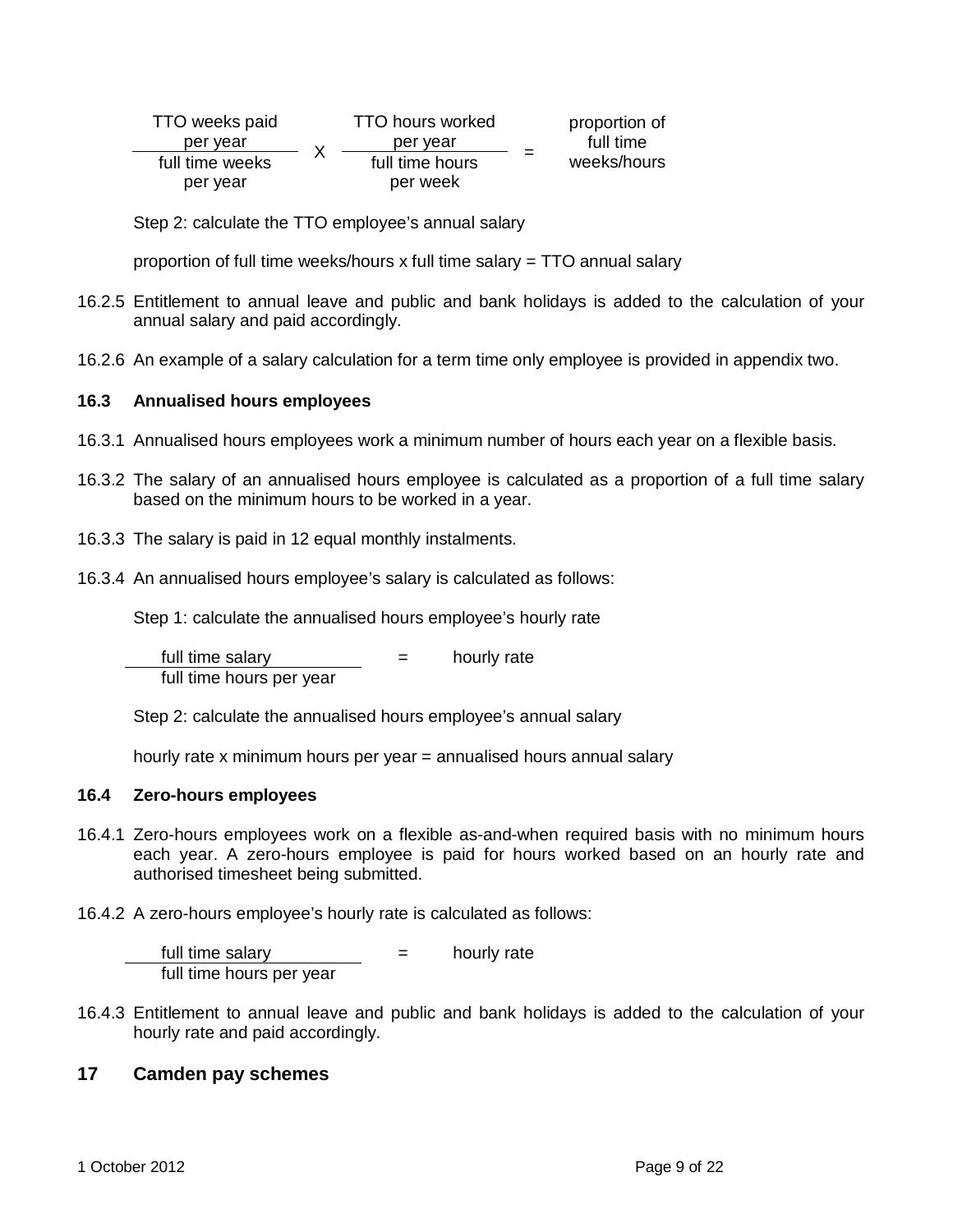- 17.1 Details of your pay scheme are available on essentials.
- 17.2 Your base salary will be reviewed annually as set out in the Service Provider and Practitioner and Manager pay schemes. A review does not guarantee an increase in salary.
- 17.3 Under the Practitioner and Manager pay scheme, the Council may use its discretion to make a one-off non-consolidated payment to you each year. The payment or non-payment of a nonconsolidated payment is entirely at the discretion of the Council and there is no contractual entitlement for you to receive this payment at any time, regardless of whether you have received it on previous occasions. When awarded, the non-consolidated payment will be taxable and pensionable.
- 17.4 The amount of any salary increase or one-off non-consolidated payment awarded, where applicable, will be determined in accordance with the relevant pay scheme. The pay schemes will be reviewed and may be revised from time to time based on factors to be determined by the Council.
- 17.5 Changes to salary will normally be effective on 1 April provided that you have successfully completed your probationary period and that at the time of payment you are still employed by and have not given notice to terminate your employment with the Council.

## <span id="page-9-0"></span>**18 Deductions from pay**

- 18.1 The Council will make deductions from your pay in circumstances including, but not limited to, those outlined below. We will normally advise you of any deductions to be made before they commence and you will be invited to comment, including on the frequency and amounts of the deductions. We will advise you in advance of any deductions to be made in the following situations:
	- an overpayment of salary or other pay
	- payment of an amount you are not entitled to under your contract
	- we have overpaid you when repaying money you spent on our behalf (expenses)
	- you resign without providing the required notice
	- you have taken more than the amount of annual leave due to you at the time your employment ceases.
- 18.2 These deductions will not affect any deductions we make:
	- in line with a legal requirement or court order
	- as a result of a disciplinary decision
	- for any other contracts authorised by you for paying sums to third parties for example, Council Tax
	- because you take part in industrial action.
- 18.3 If your final salary is insufficient to cover any remaining overpayment, you are required to repay the outstanding amount in full as soon as possible and within an absolute maximum of six months of the end of your employment.

## <span id="page-9-1"></span>**19 Bank holiday working**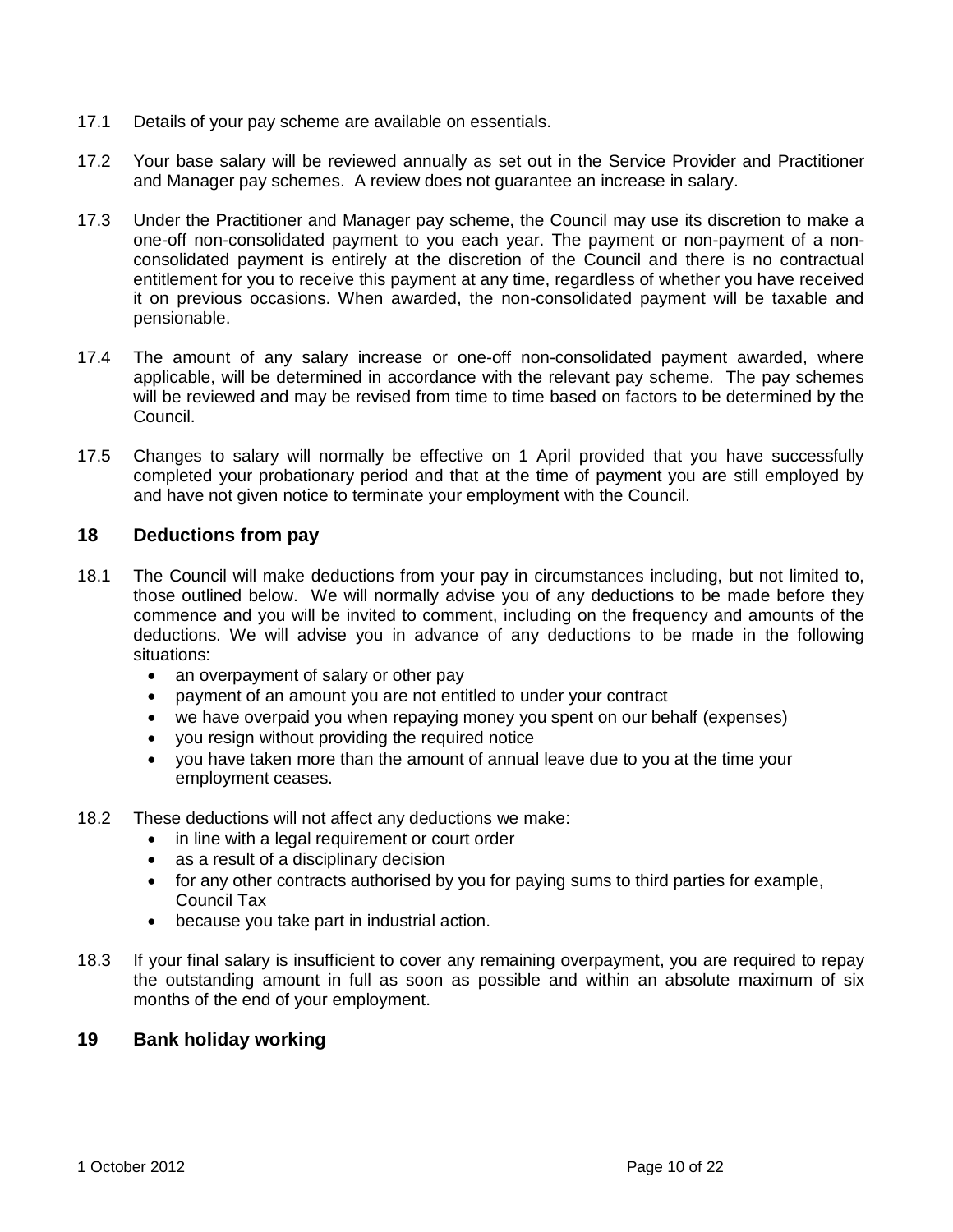- 19.1 Employees on the Service Provider contract who are required to work on a bank holiday (excluding Christmas Day) will receive payment at the rate of plain time plus 10% and time off in lieu (TOIL) of the actual hours worked on the holiday.
- 19.2 Employees on the Practitioner and Manager contract who are required to work on a bank holiday (excluding Christmas Day), will receive TOIL of the actual hours worked on the holiday.
- 19.3 Employees on the Service Provider and Practitioner and Manager contracts who are required to work on Christmas Day will receive payment at the rate of plain time plus 50% and TOIL of the actual hours worked on the holiday.

## <span id="page-10-0"></span>**20 Overtime**

- 20.1 Employees on the Service Provider contract are eligible for paid overtime. Employees on the Practitioner and Manager contract are not eligible for overtime payments.
- 20.2 Overtime is considered to be hours worked over 36 in a week, subject to a minimum of 30 minutes each time overtime is worked, and the prior approval of your manager.
- 20.3 Employees who are required to work overtime will receive payment at the rate of plain time plus 10% for each hour worked, with the exception of overtime on Christmas Day.
- 20.4 Employees who are required to work overtime on Christmas Day will receive payment at the rate of plain time plus 50%. This rate applies between 10pm on Christmas Eve and 10am on Boxing Day.

## <span id="page-10-1"></span>**21 Payments for irregular and out of hours working**

- 21.1 We will make payments to employees where service needs require that they work disruptive hours.
- 21.2 The payments reflect the working pattern for your job. If the working hours associated with the job change, if you leave the position or move to another position that doesn't attract these payments, the payment will cease.
- 21.3 The payments are:

#### **21.4 Night working**

- 21.4.1 Employees required to carry out their duties during the night on a permanent, temporary or ad hoc basis may be eligible for a night work payment.
	- A night is defined as a minimum of three hours worked between 10pm and 6am.
	- Employees who are required to carry out their duties during the night will receive payment at the rate of plain time plus 23% for the entire shift.

## **21.5 Disruption payment**

21.5.1 Employees working on a rota that covers five or more days in a week may be eligible for a disruption payment, providing that the criteria for a high disruption or lower disruption payment are met.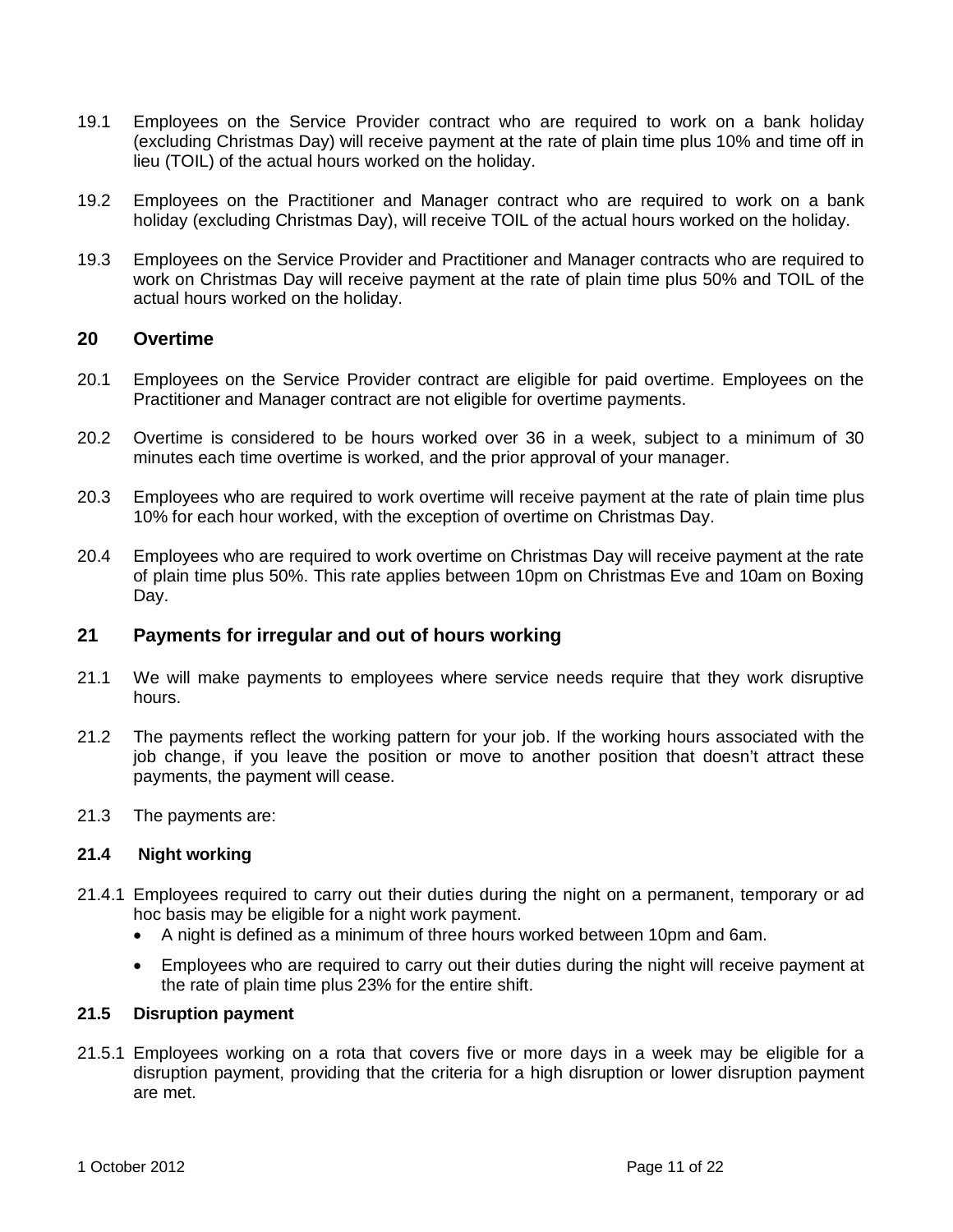- 21.5.2 The working pattern as set out in the rota determines eligibility for a payment.
- 21.5.3 A disruption payment will only apply where you rotate through the shifts in the rota. It does not apply where employees work fixed hours or shifts within the rota.
- 21.5.4 High disruption:
	- the total period covered by three or more shifts is 18 hours or more; or
	- the total period covered by two or more shifts is 24 hours; and
	- at least three hours are worked between 10pm and 6am

The high disruption payment will be made at the rate of plain time plus 15%.

- 21.5.5 Lower disruption:
	- the rota consists of the employee working two or more shifts; and
	- the total period covered by the shifts is 11 hours or more; and
	- there are at least four hours between the starting time of the earliest and starting time of the latest shift; and
	- the number of shifts between 8.30 am and 6 pm makes up no more than half of the total shifts in the rota.
- 21.5.6 The lower disruption payment will be made at the rate of plain time plus 10%.

#### **21.6 Standby and call out**

#### **21.6.1 Standby**

- 21.6.2 Employees in jobs designated by the Head of Service as being liable to call out and/or required to be available for duty will be eligible to receive a standby payment of 5% of basic salary for the proportion of time they are required to be on standby. The standby payment covers the requirement to be available for duty, including receiving calls and determining the most appropriate approach to resolving the issues.
- 21.6.3 Standby may be on a permanent, temporary or ad hoc basis.

## **21.6.4 Call-out**

- 21.6.5 Call out occurs when the employee is required to commence their duties to resolve the issue. This may be from a Camden workplace or site, or another location such as the employee's home.
- 21.6.6 Where an employee is called out:
	- Employees in receipt of standby payments will not be paid for the first four hours of call out (defined as one hour total travelling time plus three hours working time). Thereafter, you will receive payment at the rate of plain time plus 10% for each full hour worked. As an alternative you may take TOIL, subject to the needs of the service.
	- Employees who are called out unexpectedly and who are not otherwise in receipt of a standby payment, will receive payment at the rate of plain time plus 10% for each full hour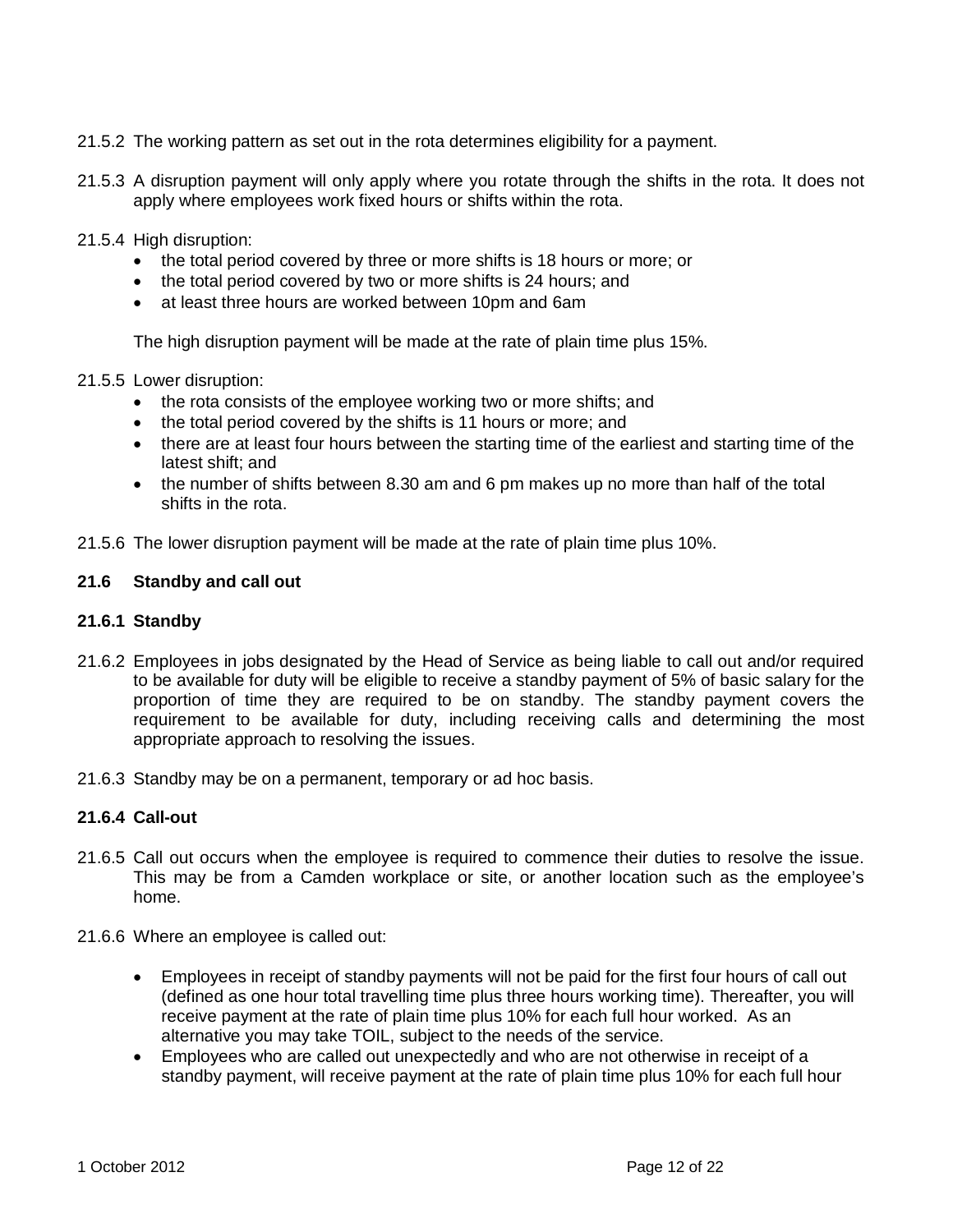worked plus one hour total travelling time. As an alternative you may take TOIL, subject to the needs of the service.

## <span id="page-12-0"></span>**22 Expenses**

22.1 We will reimburse you for any reasonable expenses that you incur in the course of your duties on production of an itemised receipt. This includes the cost of travel on behalf of the Council (not including travel to and from work), for which we will reimburse you at the second/standard class travel rate.

## <span id="page-12-1"></span>**Section D: holidays and leave**

## <span id="page-12-2"></span>**23 Holidays**

- 23.1 The entitlement to holidays set out below applies to new Council employees from 1 October 2012. If you were employed by the Council prior to this date, your holiday entitlements are set out in your contract of employment.
- 23.2 You are entitled to 25 days paid annual leave each year on commencement of employment and an additional two days each year on completion of five years continuous service with the Council including service with an employer covered by the Redundancy Payments (Local Government) Modification Order 1983.
- 23.3 Your annual leave period runs from 1 September to 31 August. You must take your leave within each leave year.
- 23.4 You must book all your leave and have it approved by your line manager before you take it. You may be required to reserve a number of leave days if your service closes down during the Christmas period.
- 23.5 If you leave your job, you should take any annual leave that you have left within the notice period. The Council will not pay you for any annual leave that you do not take, or for any leave that you have left if you are summarily dismissed for gross misconduct, except as required by law. We make exceptions if you die in service (any sum owing will be paid to your estate) or you were not able to take leave because we needed you to work.
- 23.6 You are also entitled to the following eight paid statutory holidays:
	- New Year's Day
	- Good Friday
	- Easter Monday
	- Early May Bank Holiday
	- Spring Bank Holiday
	- Summer Bank Holiday
	- Christmas Day
	- Boxing Day
- 23.7 Your entitlement to a statutory holiday is dependent on you being in the Council's employment on the date of that holiday.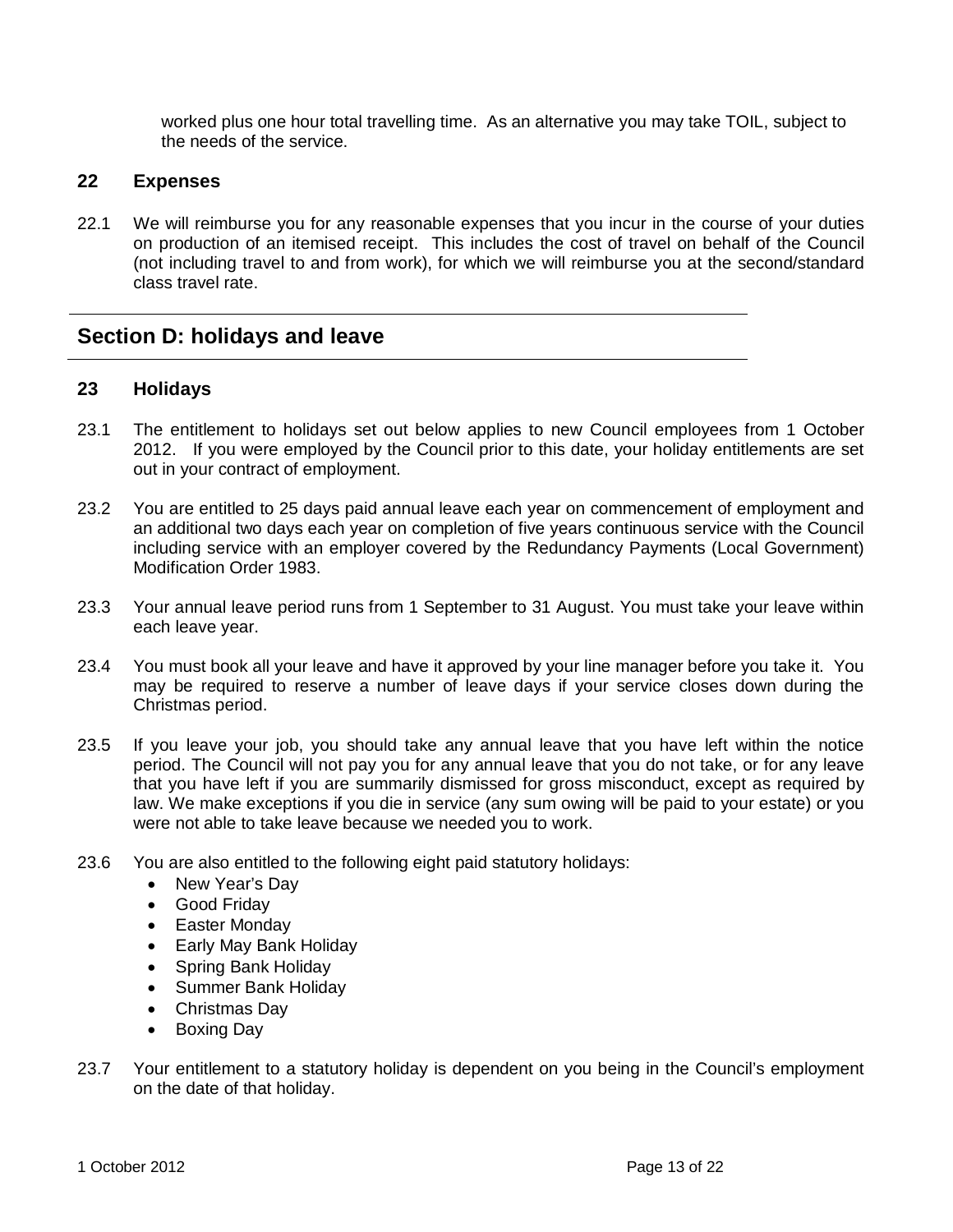- 23.8 If you are a part time employee, your entitlement to leave and pay is calculated as a proportion of the full time entitlements described above based on your hours of work.
- 23.9 If you are a term time only or zero-hours employee, you are entitled to payment for a proportion of the above leave based on your working pattern. You are not entitled to take the leave.
- 23.10 The annual and statutory holidays set out above are inclusive of and not in addition to your entitlement to take annual leave under the Working Time Regulations 1998.
- 23.11 The Council has an additional leave purchase scheme that allows employees to buy up to three days' additional leave in any given year on a salary sacrifice basis. Details of the scheme are available on essentials.

## <span id="page-13-0"></span>**24 Leave for family reasons**

24.1 The Council operates various schemes that allow parents time to care for their children. These are maternity, adoption, paternity and parental leave. An overview of your entitlements is provided below. More information on the schemes is available on essentials.

## **24.2 Maternity and adoption leave and pay**

- 24.2.1 You may be entitled to maternity leave and pay if you are a woman expecting a child. You may be entitled to adoption leave and pay if you are the parent of an adopted child and will have the main responsibility for child care in the year following the child's placement.
- 24.2.2 If you have been employed by the Council for one year or more at the beginning of the eleventh week before the Expected Week of Childbirth (EWC) or expected date of placement, you are entitled to the following:
	- a) 26 weeks ordinary maternity/adoption leave and up to 26 weeks additional maternity/adoption leave (a total of 52 weeks leave);
	- b) full pay for the first 16 weeks you are absent; and
	- c) the option of receiving either:
		- i. 24 weeks at half pay and up to 12 weeks without pay, or
		- ii. 12 weeks at full pay, 11 weeks at the rate of statutory maternity or adoption pay and up to 13 weeks without pay.
- 24.2.3 If you have been employed by the Council for less than one year at the eleventh week before the EWC or expected date of placement and have completed 26 weeks' service at the beginning of the fifteenth week before the EWC or expected date of placement you will be entitled to the following:
	- a) 26 weeks ordinary maternity/adoption leave and up to 26 weeks additional maternity/adoption leave (a total of 52 weeks leave); and
	- b) 9/10ths pay for the first six weeks you are absent;
		- followed by half pay for 12 weeks;
		- 21 weeks at the rate of statutory maternity/adoption pay; and
		- up to 13 weeks unpaid leave.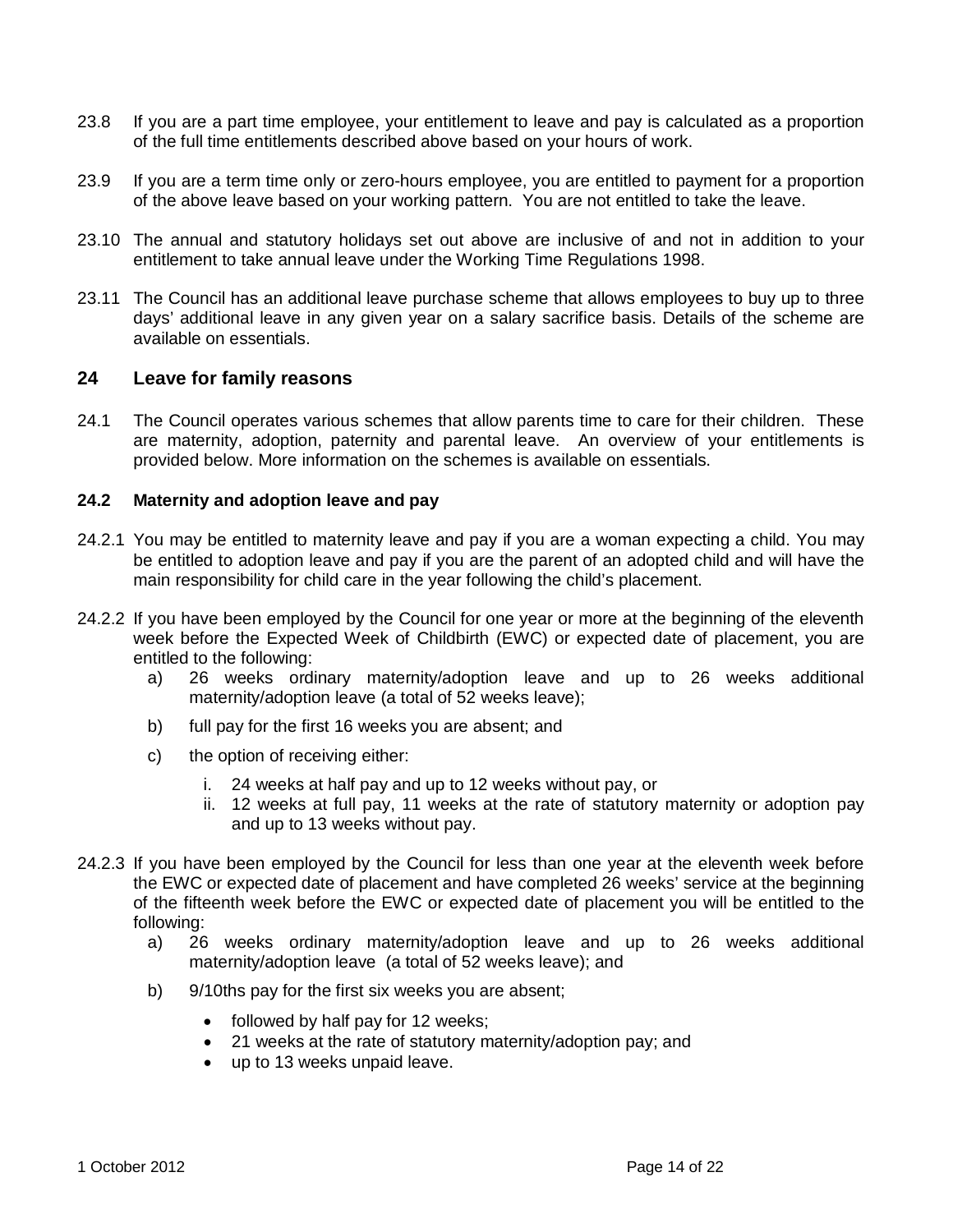- 24.2.4 If you have been employed by the Council for less than one year at the eleventh week before the EWC or expected date of placement and have completed less than 26 weeks' service at the beginning of the fifteenth week before the EWC or expected date of placement you will be entitled to the following:
	- a) 26 weeks ordinary maternity/adoption leave and up to 26 weeks additional maternity/adoption leave (a total of 52 weeks leave); and
	- b) 9/10ths pay for the first six weeks you are absent;
		- followed by half pay for 12 weeks; and
		- up to 34 weeks unpaid leave.
- 24.2.5 If you receive maternity/adoption pay under paragraph 24.2.2 or 24.2.3 above, you are expected to return to work for a period of at least 6 months following your maternity/adoption leave. If you do not meet this requirement, you will be required to repay the amounts you have received over and above the rate of statutory maternity/adoption pay.
- 24.2.6 The payments set out above are inclusive of and not in addition to any entitlement you may have to statutory maternity or adoption leave and pay.

## **24.3 Paternity (maternity support) leave**

- 24.3.1 If you have over 26 weeks service with the Council and have been nominated to care for your wife or co-parent/co-habitee of either sex, following the birth or adoption of your child(ren), you are entitled to two weeks' paid leave.
- 24.3.2 You must take this leave within four months of the birth/placement, either in a single block or in multiples of half days.

#### **24.4 Parental leave**

- 24.4.1 You can take up to 13 weeks' unpaid leave to care for your child, or 18 weeks unpaid leave if your child is disabled, provided you have a minimum of one year's service.
- 24.4.2 You can take the leave in blocks of a week or more up to your child's fifth birthday. If your child is disabled you can take the leave in blocks of a day or more up to his or her eighteenth birthday.

#### **24.5 Bereavement leave**

- 24.5.1 You are entitled to bereavement leave however long you have worked for us.
- 24.5.2 You may be given 10 working days bereavement leave if the deceased person was:
	- i) your partner or child;
	- ii) a close relative living in your household and you are responsible for finalising their affairs;
	- iii) if you, or any person living in your household, had a close personal relationship with the deceased person, and you are responsible for finalising their affairs.
- 24.5.3 You may also be allowed five working days bereavement leave if:
	- i) as in ii) or iii) above where you are not responsible for finalising the deceased person's affairs;
	- ii) if you are responsible for finalising the affairs of a deceased person.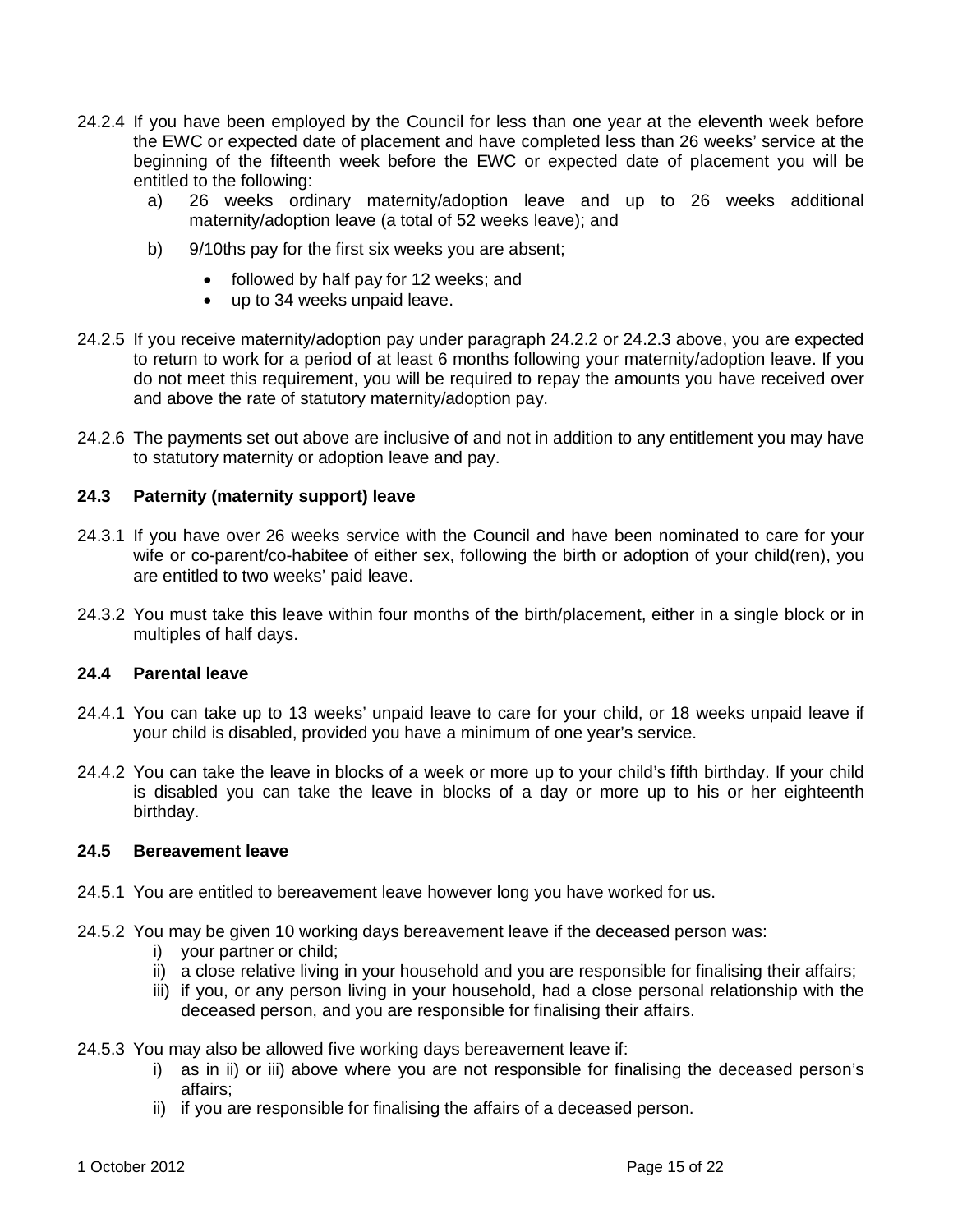24.5.4 Your Chief Officer may grant additional bereavement leave using the special leave scheme.

## **24.6 Dependency leave**

- 24.6.1 If you have more than six months' service, you are entitled to apply for up to five days paid dependency leave in any leave year. This is to enable you to make alternative care arrangements for a dependent (your parent, child or a person who lives with you and is dependent on you for care) only after you have exhausted your annual leave entitlement. If you have less than 6 months' service you are entitled to reasonable unpaid time off.
- 24.6.2 This in no way affects your entitlement under the Employment Relations Act 1999 to reasonable unpaid time off work to deal with certain unexpected emergencies involving a dependent.
- 24.6.3 If you meet the criteria for dependency leave but have already had 5 days paid dependency leave during your annual leave year, your Chief Officer may in exceptional circumstances grant you a further period of special leave (paid or unpaid).

## <span id="page-15-0"></span>**25 Special leave**

- 25.1 Under normal circumstances we expect you to use annual leave, flexi leave, or time off in lieu (TOIL) to cover any unexpected situations. However, where it is not possible to cover an absence through other leave arrangements, Chief Officers may grant special leave as follows: • leave with pay – up to one month; or
	- leave without pay up to six months
- 25.2 In exceptional circumstances, the Head of the Department may agree to extend these leave provisions.
- 25.3 Chief Officers can use the special leave scheme for the following:
	- a) Extensions of other leave schemes we run, including dependency leave, bereavement leave, adoption leave and paternity leave.
	- b) Grant leave to candidates at parliamentary elections representing political parties who received more than 10% of the national votes cast at the last general election.
	- c) Time off (sabbatical leave) for working on a project, not necessarily to do with their work, which they do at a further or higher education establishment.
	- d) Other exceptional circumstances.

## <span id="page-15-1"></span>**26 Time off for public duties**

- 26.1 You are entitled to a maximum of 10 days' paid leave per year in total to undertake public duties where you hold one or more\* of the following posts:
	- Justice of the Peace or Magistrate
	- Member of a local authority
	- Member of a statutory tribunal
	- Local authority Leader of Council
	- Local authority Committee Chair
	- Member of governing body of educational establishment maintained by a LEA
	- Member of governing body of a grant maintained school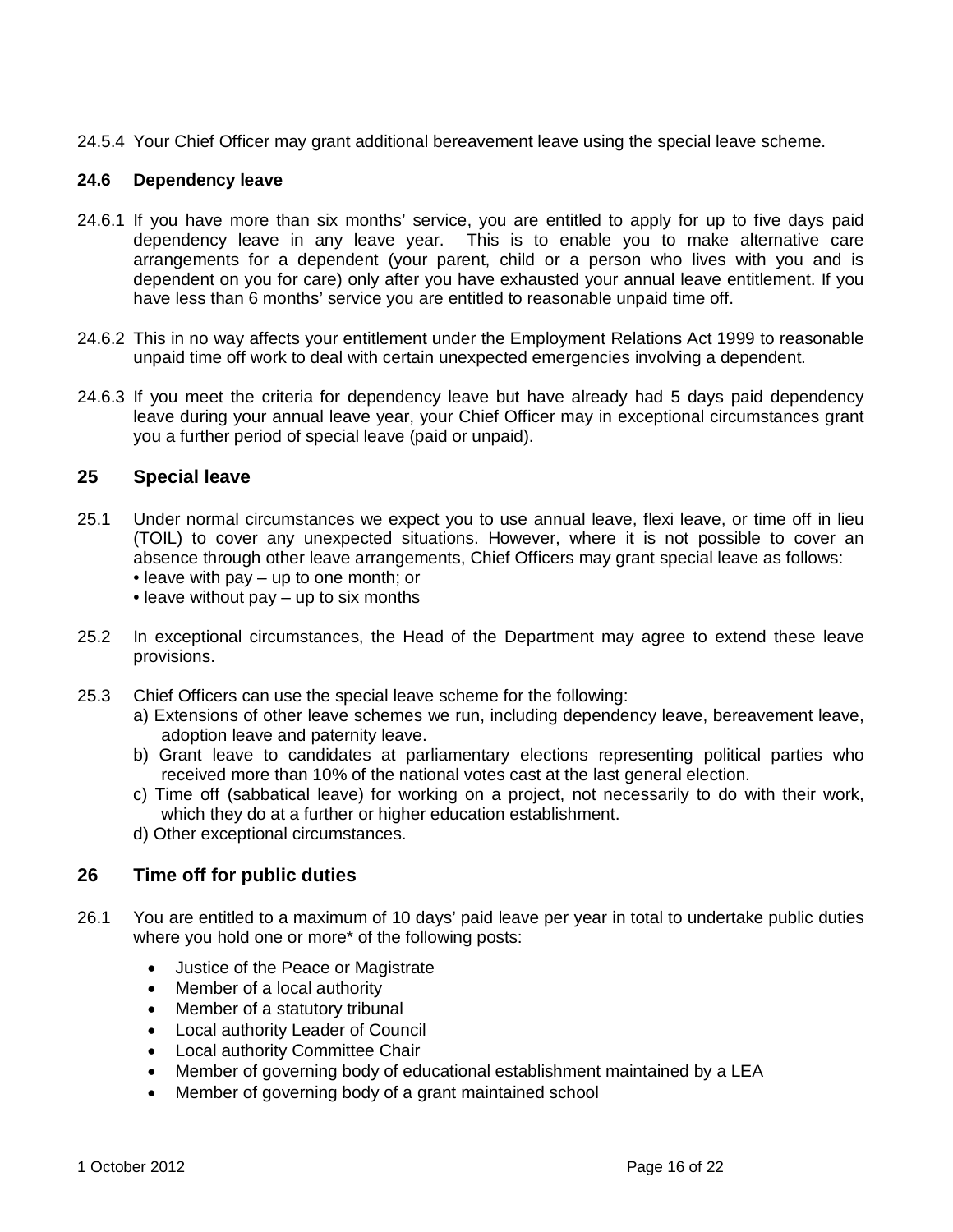- Member of the governing body of a higher education corporation
- Member of the board of management of a college of further education
- Member of national executive of a recognised trade union
- Member of the reserve forces
- Polling station duties in the London Borough of Camden

\*Where membership of a school governing body is the sole public duty undertaken by an employee, a maximum of 5 days' paid leave per year will be allowed.

- 26.2 The actual amount of leave granted (up to a maximum of 10 days) will be based on the amount of time you need to perform the role and/or undertake training in relation to it.
- 26.3 Where appropriate and in the interests of promoting the principle of public duties, your Chief Officer may grant up to 10 days of additional unpaid leave.

## <span id="page-16-0"></span>**27 Employment break**

27.1 The Council has an employment break scheme that allows you to take a period of leave without pay entirely at our discretion. Details are available on essentials.

## <span id="page-16-1"></span>**Section E: sickness absence and pay**

#### <span id="page-16-2"></span>**28 Sickness absence and pay**

28.1 If you are absent from work due to an illness or injury, and providing that you have followed the Council's procedures relating to notification of sickness absence, you are entitled to sick pay in accordance with the table below:

| Length of service at                             | Sick pay at full pay | Sick pay at half pay       |
|--------------------------------------------------|----------------------|----------------------------|
| commencement of absence                          |                      |                            |
| During 1 <sup>st</sup> year                      | 1 month full pay     | on completion of 4 months' |
|                                                  |                      | service, 2 months half pay |
| During $2^{nd}$ year                             | 2 months full pay    | 2 months half pay          |
| During 3 <sup>rd</sup> year                      | 4 months full pay    | 4 months half pay          |
| During 4 <sup>th</sup> and 5 <sup>th</sup> years | 5 months full pay    | 5 months half pay          |
| 5 years or more                                  | 6 months full pay    | 6 months half pay          |

- 28.2 You may forfeit your entitlement to sick pay if you:
	- refuse to attend a medical examination on request; or
	- fail to follow the Council's absence notification and certification procedures; or
	- make or produce a misleading or untrue statement or document relating to your absence.
- 28.3 Once you have exhausted your sick pay entitlement you will have no further entitlement to sick pay for that period.
- 28.4 You may also receive Statutory Sick Pay (SSP) or claim other state benefits. Where you receive sick pay at full pay, this is inclusive of not in addition to your entitlement to SSP.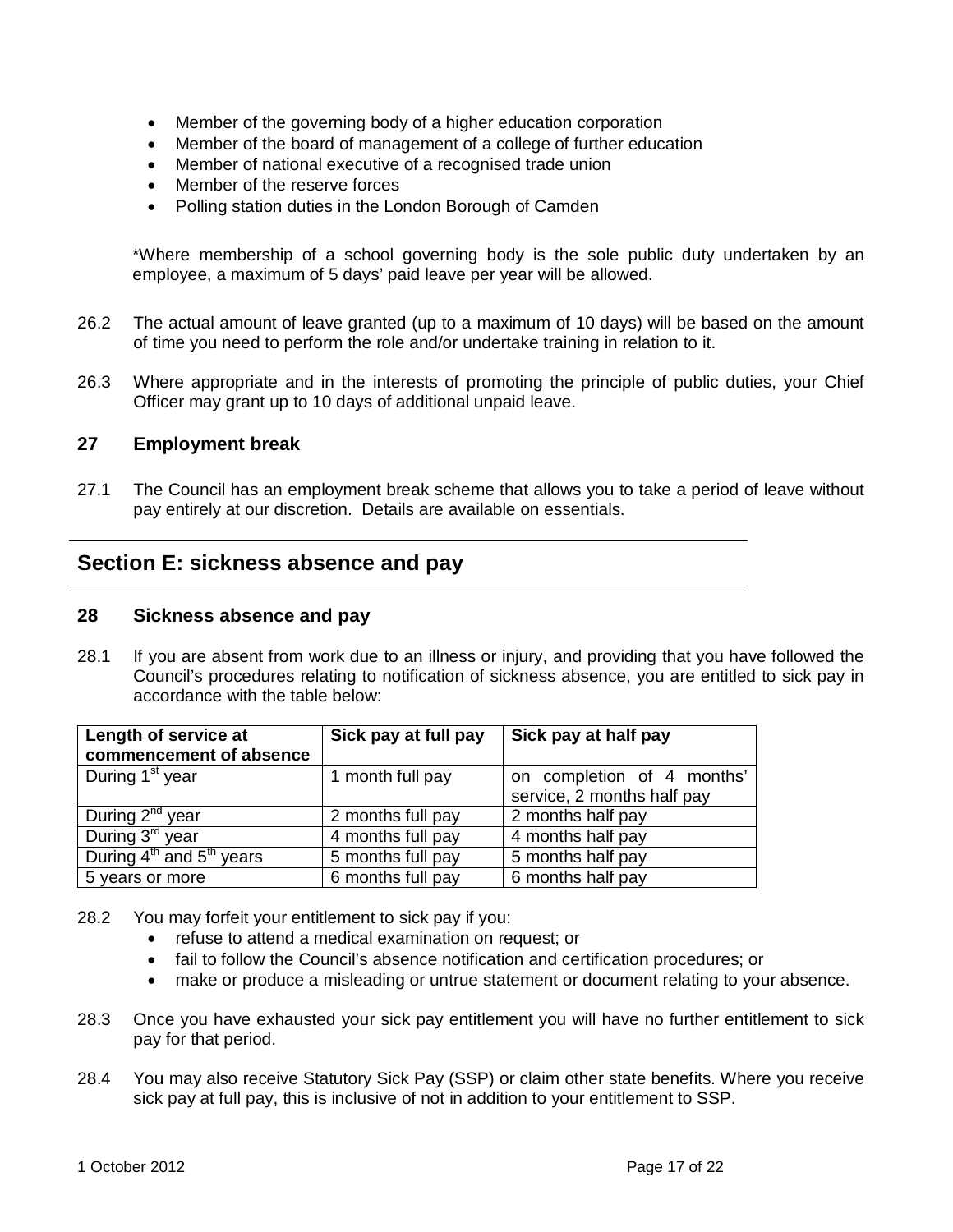- 28.5 You will not receive SSP if
	- you are pregnant and fall sick within the 18 week 'disqualifying period'
	- you are receiving statutory maternity pay, maternity allowance, statutory paternity pay or adoption pay
	- you are taking part in industrial action
	- you have already received your full SSP entitlement
	- you are in legal custody
	- you have received an employment support allowance within the last 12 weeks
- 28.6 If you receive sick pay for periods of absence due to injuries caused in an accident (for example a road accident), we will require you to repay this sick pay if you are subsequently able to recover it in a compensation/damages claim from a third party.
- 28.7 We expect you to make medical and dental appointments outside working hours. If it is necessary for you to have an appointment during the working day, for example because the particular service you need is available only within certain hours, you should use flexi leave, time off in lieu, annual leave or make up the time you were away from work by working extra hours.
- 28.8 Where there is a need for urgent medical or dental treatment we will allow you to take this time off as sickness leave.

## <span id="page-17-0"></span>**Section F: allowances and loans**

## <span id="page-17-1"></span>**29 General**

- 29.1 The Council pays allowances in certain circumstances where a position or employee meets the necessary criteria. The rates for these allowances will be reviewed annually. Current rates are available on essentials.
- 29.2 If you are a part time employee, any allowances may be a proportion of the full time amount based on your hours of work.

## <span id="page-17-2"></span>**30 Cycle user allowances and mileage rate**

30.1 An employee whose position requires the use of their own bicycle on the Council's business (this does not include travel to and from work) may be entitled to a cycle user allowance or mileage rate.

## <span id="page-17-3"></span>**31 Car user allowances**

- 31.1 An employee whose position requires the use of their own car on the Council's business (this does not include travel to and from work) may be entitled to a car user allowance.
- 31.2 The use of your own car will be only authorised where you are required to travel in the course of your duties and there is no suitable alternative available, i.e. public transport, a pool vehicle or a taxi.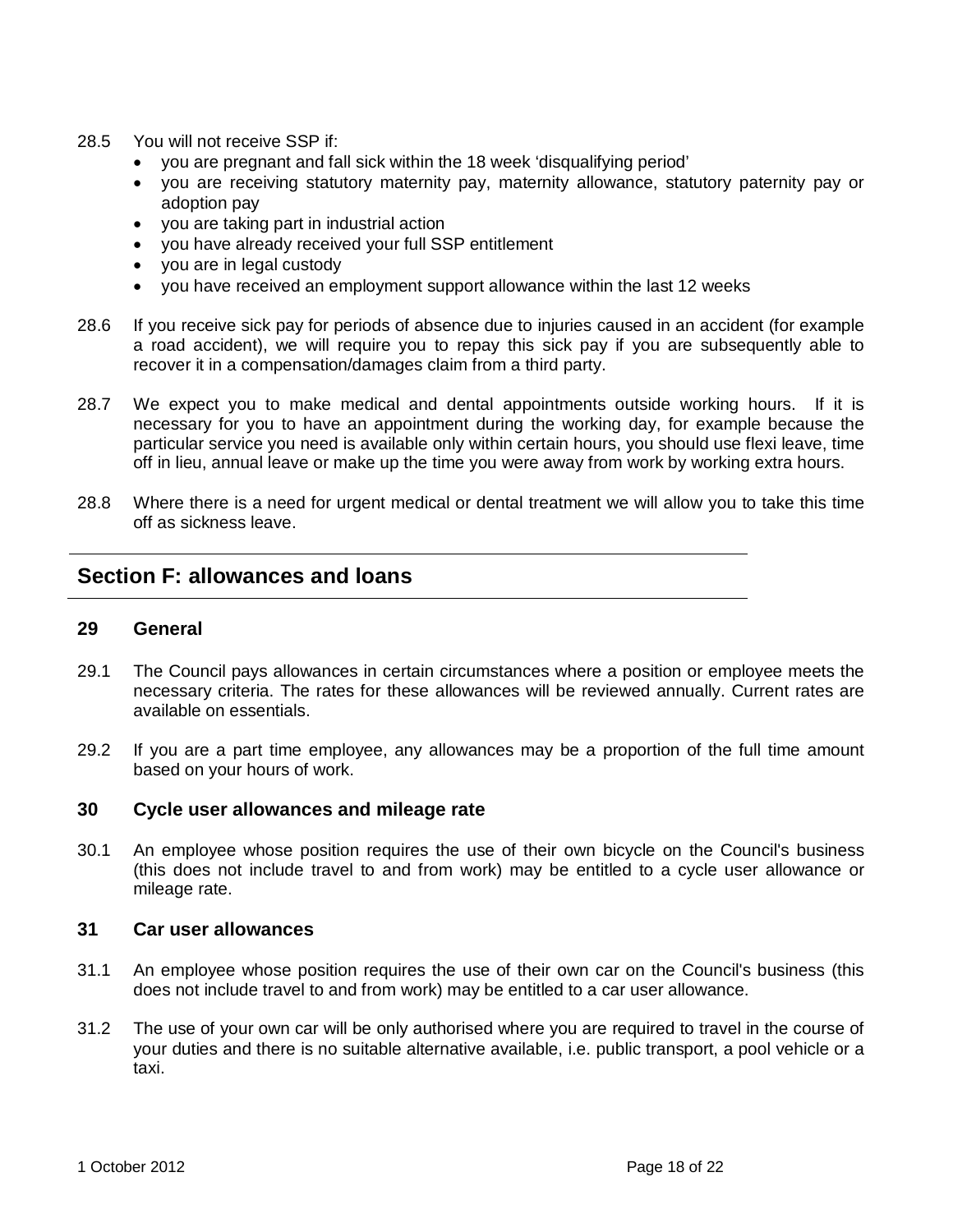31.3 If you receive a car user allowance you have access to the Council's assisted car purchase scheme and, at the discretion of your Chief Officer, may receive a parking meter allowance.

## <span id="page-18-0"></span>**32 Motor cycle, scooter and moped allowances**

32.1 If you are required to drive your own motorcycle, scooter or moped in the performance of your duties (this does not include travel to and from work), you may be eligible to receive a mileage rate.

## <span id="page-18-1"></span>**33 Parking**

33.1 Parking spaces in Council car parks are not normally provided to employees. However, they may be made available to disabled staff, essential car users and casual car users. Where the demand for parking in Council car parks exceeds the spaces available, allocation will be given in order of priority to disabled staff, essential car users and then casual car users.

## <span id="page-18-2"></span>**34 Congestion Charge**

- 34.1 We reimburse congestion charges only to drivers receiving the essential car user allowance providing that your line manager is satisfied that your journey into the congestion charge area could not have been made in another way such as using public transport, a pool vehicle or taxi.
- 34.2 Disabled staff who the Council has agreed can use their own vehicle to travel to and from work and/or in the course of their duties and who travel through or into the congestion charge area will be reimbursed the initial cost of the Transport for London registration charge.

## <span id="page-18-3"></span>**35 Loan schemes**

- 35.1 The Council operates the following loan schemes:
	- cycle purchase; the cycle to work scheme
	- annual season ticket for public transport
- 35.2 Full details of the schemes are available on essentials.
- 35.3 Loans are granted on the condition that when your employment with the Council ends, you will immediately repay any outstanding balance.

## <span id="page-18-4"></span>**36 Fire marshal allowance**

36.1 If you have been trained under our fire marshal scheme and perform duties as a fire marshal, you may receive a fire marshal allowance.

#### <span id="page-18-5"></span>**37 First aid allowance**

37.1 If you have been trained under our first aider's scheme and, have a valid first aid certificate and are a designated first aider, you may receive a first aid allowance.

#### <span id="page-18-6"></span>**38 Other allowances**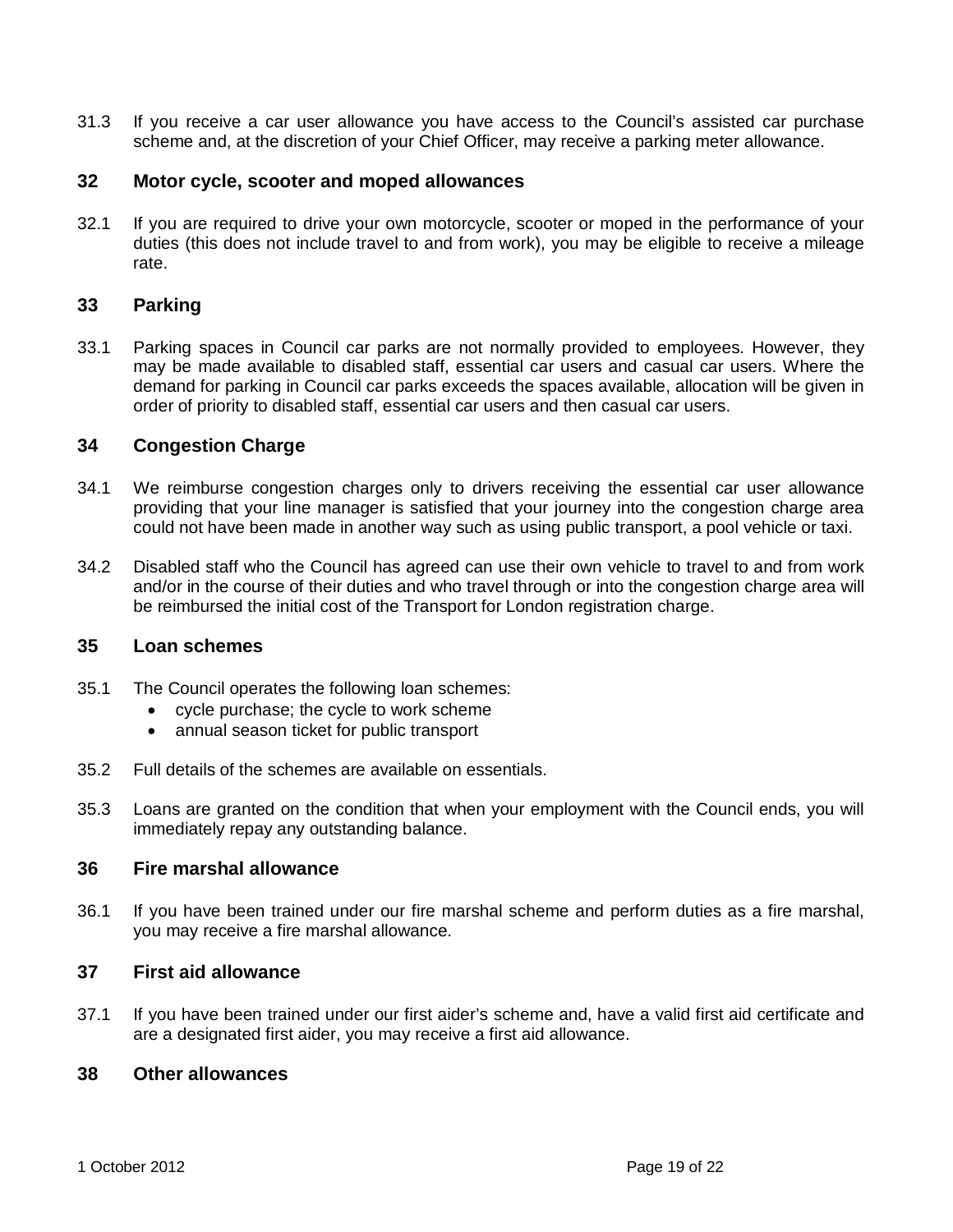38.1 Other allowances may be paid to employees working in jobs with specific requirements.

## <span id="page-19-0"></span>**39 Relocation expenses**

39.1 If you have to move home to take up your first appointment with the Council, your Chief Officer may grant relocation expenses of up to 75% of the cost to you, subject to an annually reviewed maximum.

## <span id="page-19-1"></span>**Section G: policies, procedures and codes**

- **40** The Council has a number of policies, procedures and codes with which you are required to comply. These include:
	- Code of Conduct
	- ICT Code of Conduct
	- Probation guidelines
	- Disciplinary policy and procedure
	- Grievance policy and procedure
	- Health and safety policy
	- Absence management policy and procedure
	- Underperformance policy and procedure
	- Organisational change policy and procedure
- 40.1 You can access these policies, procedures and codes by clicking on the titles in the list above. Information on all our HR policies and procedures is available on essentials.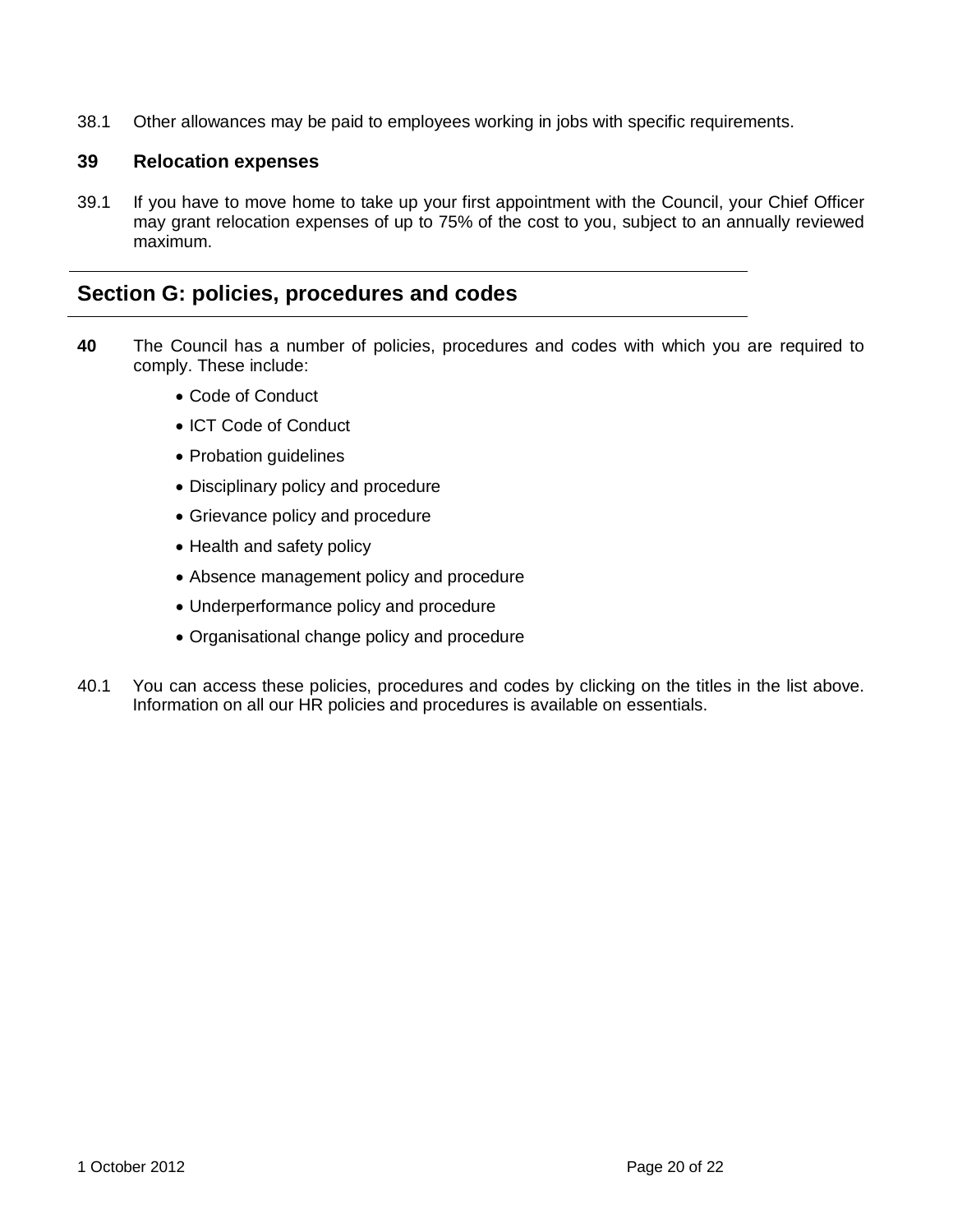## <span id="page-20-0"></span>**Appendix 1- salary calculation for a part time employee**

## **Example 1:**

A part time employee working 25 hours per week and paid on Level 1, spinal column point 10 (full time salary of £19,611) is calculated as follows:

**Step 1:** calculate the proportion of full time hours actually worked (a full time employee works 36 hours per week and has a FTE of 1)

actual hours worked per week  $\div$  full time hours = proportion of full time hours

25 actual hours worked per week  $\div$  36 hours per week = 0.69444

**Step 2:** calculate the part time employee's annual salary

proportion of full time hours  $x$  full time salary = part time annual salary

 $0.69444 \times £19,611 = £13,618.66$ 

So, the employee's salary will be £13,618.66 a year.

## **Example 2:**

If that same employee worked 18 hours per week, the calculation would be as follows:

**Step 1:** calculate the employee's new proportion of full time hours

actual hours worked per week  $\div$  full time hours = proportion of full time hours

18 actual hours worked per week  $\div$  36 hours per week = 0.5

**Step 2:** calculate the employee's new salary

proportion of full time hours x full time salary  $=$  part time annual salary

 $0.5 \times$  £19,611 = £9,805.50

So, the employee's new salary is £9,805.50 a year.